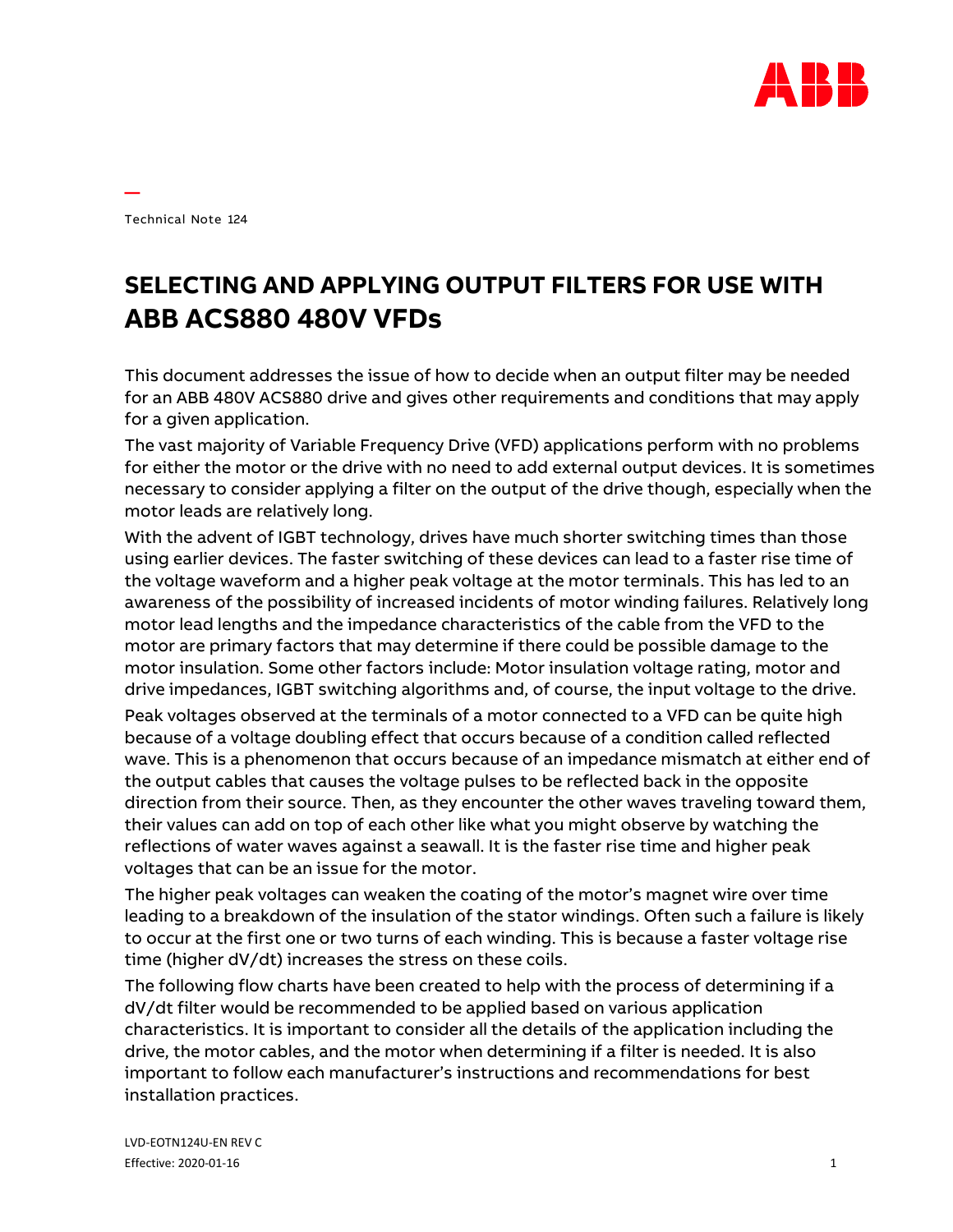Please select either Light-Overload or Heavy Duty from the following charts for the type of duty cycle required for the application you have in mind in order help to determine if a filter is needed.